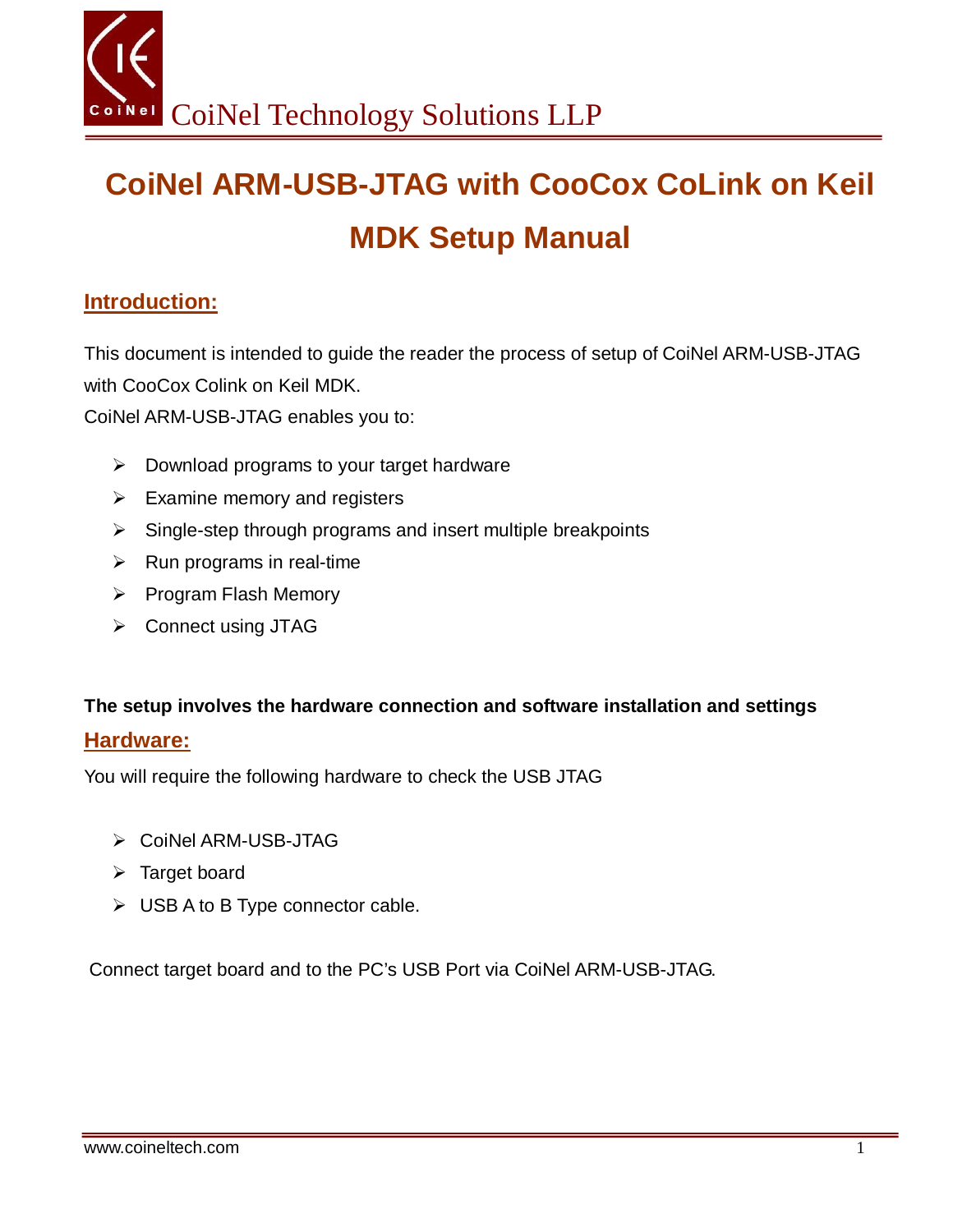

## **Software:**

#### Pre-requisites

Make sure that you have installed Kiel Microvision for ARM (MDK-ARM) installed on your PC

The following USB driver and plugin need to be installed to test the USB JTAG

- **1. CoiNel ARM-USB-JTAG drivers.**
- **2. CooCox Colink plug in setup.**

#### **Procedure to Install**

#### **1. CoiNel ARM-USB-JTAG drivers.**

Download and install the FTDI driver for CoiNel ARM-USB-JTAG from the following link.

#### http://www.ftdichip.com/Drivers/VCP.htm

When you click on the above link, a new web browser window will pop up taking you to the FTDI driver installation page (You can also copy the above link and paste it in the web browser (internet explorer/firefox etc) address link in case the clicking option doesnot work). Scrolling the page down will show you options as given below.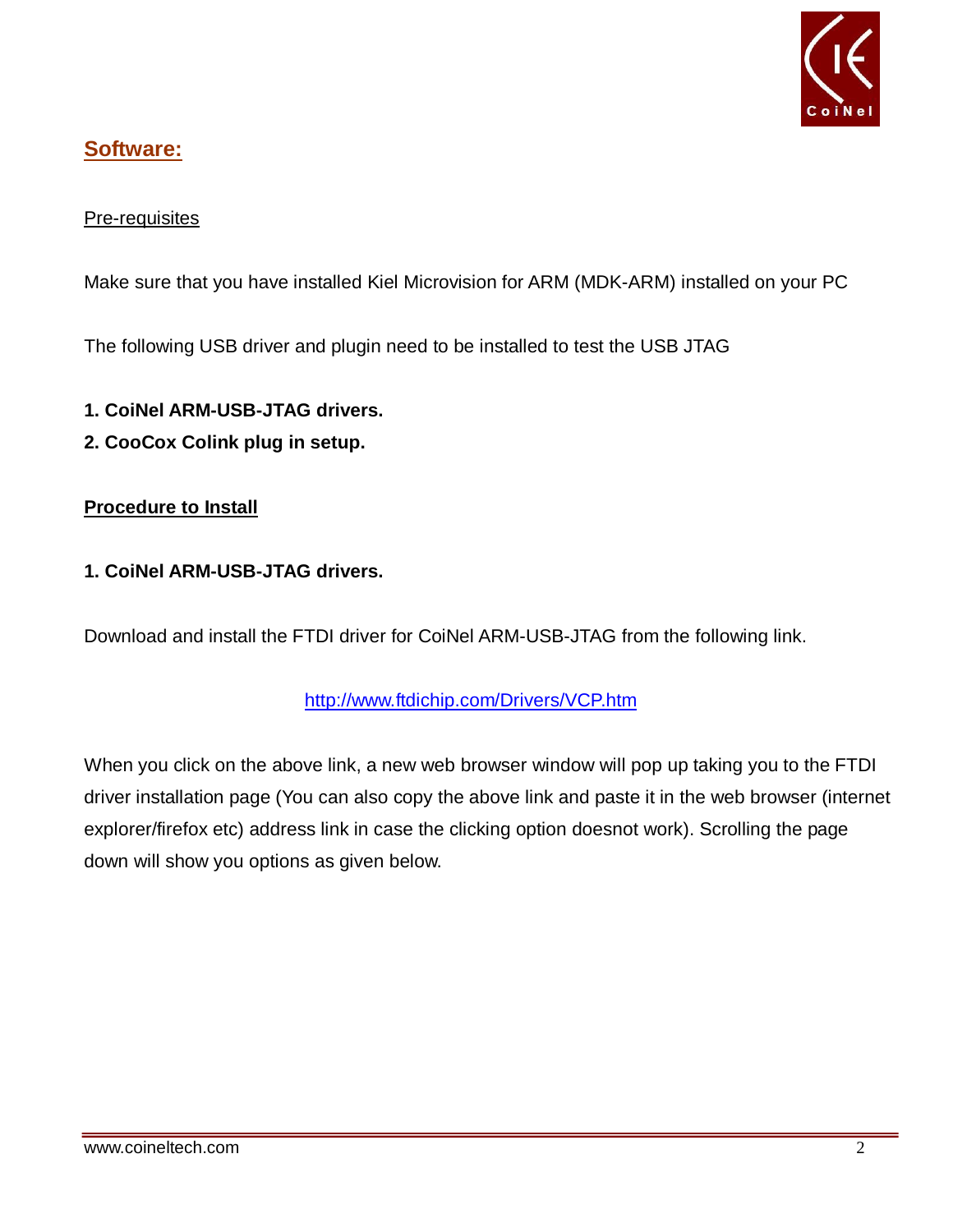

#### **Currently Supported VCP Drivers:**

|                              |                        |                   | <b>Processor Architecture</b> |            |            |                     |               |                 |         |
|------------------------------|------------------------|-------------------|-------------------------------|------------|------------|---------------------|---------------|-----------------|---------|
| Operating<br><b>System</b>   | <b>Release</b><br>Date | x86 (32-<br>bit)  | x64 (64-<br>bit)              | <b>PPC</b> | <b>ARM</b> | <b>MIPSII</b>       | <b>MIPSIV</b> | SH <sub>4</sub> |         |
|                              | 2011-04-<br>12         | 2.08.14           | 2.08.14                       |            |            |                     |               |                 | Ava     |
| Windows*                     | 2011-08-<br>26.        | 2.08.17<br>(Beta) | 2.08.17<br>(Beta)             | ٠          |            |                     |               |                 |         |
| Linux                        | 2009-05-<br>14         | 1.5.0             | 1.5.0                         |            |            |                     |               |                 |         |
| Mac OS X                     | 2011-02-<br>28.        | 2.2.16            | 2.2.16                        | 2.2.16     | ä,         |                     |               |                 | Cu<br>c |
| Windows CE<br>$4.2 - 5.2$ ** | 2010-02-<br>11         | 1.1.0.6           | ÷,                            | ä,         |            | $1.1.0.6$   1.1.0.6 | 1.1.0.6       | 1.1.0.6         |         |
| Windows CE<br>6.0            | 2010-02-<br>11         | 1.1.0.6           | ÷                             | ÷,         | 1.1.0.6    | 11.1.06             | 1.1.0.6       | 1.1.0.6         |         |

Select appropriate versions as required.

Eg: When if you are using Windows XP (32 bit). Select 2.08.14 or 2.08.17 (Beta) and download/save file in a specific path.

For more details on how to install the VCP driver, click on the link in the above website.

#### I Virtual COM Port Drivers

This page contains the VCP drivers currently available for FTDI devices.

For D2XX Direct drivers, please click here.

Installation guides are available from the Installation Guides page of the Documents section of this site for selected operating systems.

Install the driver as given in the installation guide.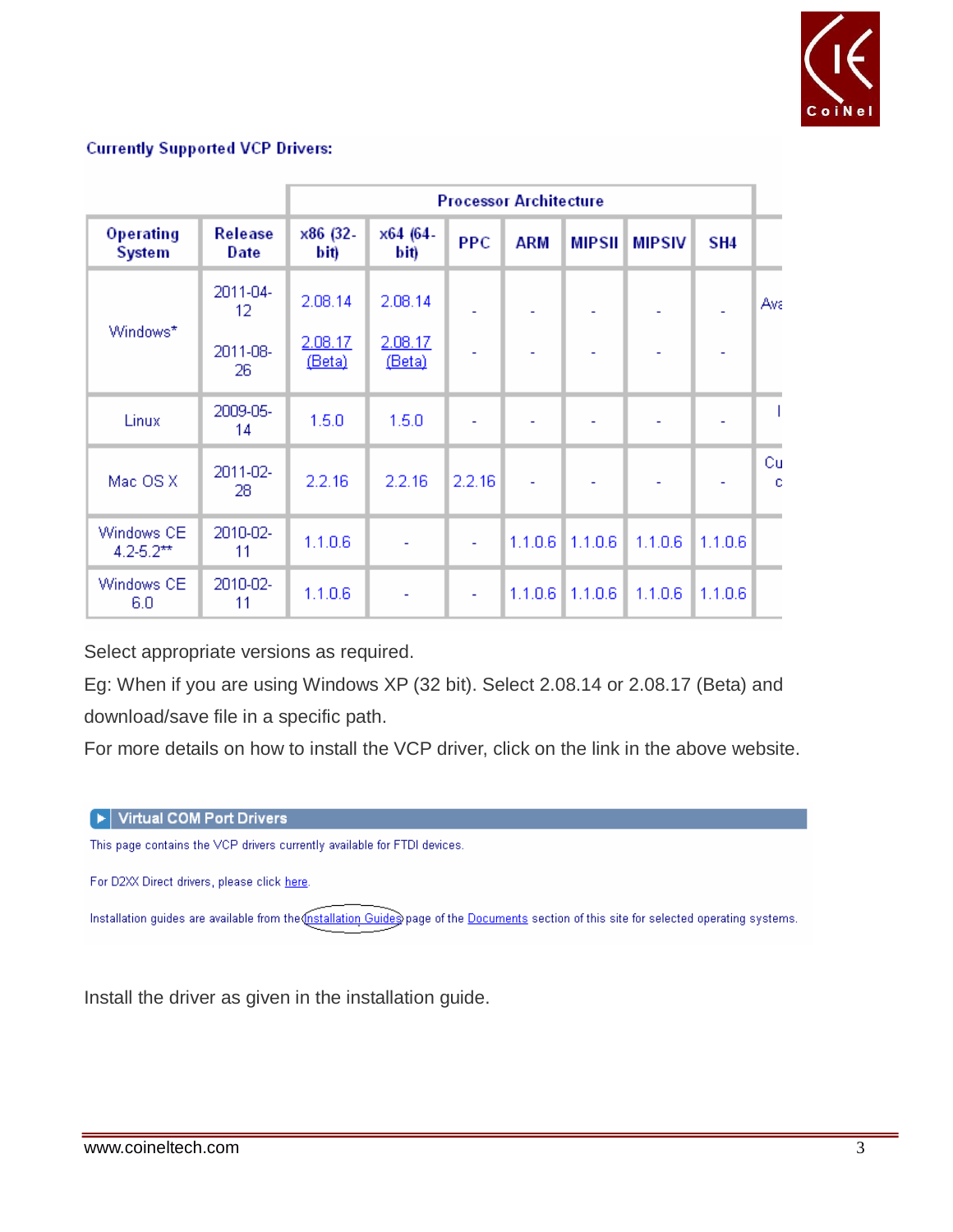

After installing these drivers you should see USB Composite Device and USB serial converter A and B in Universal Bus Controllers listing in device manager options as shown below.

Intel(R) ICH8 Family USB2 Enhanced Host Controller - 283A <Composite Device<br>← USB Composite Device

← USB Serial Converter A<br>← USB Serial Converter B

#### **How to open device Manager**



Right Click on My Computer  $\rightarrow$  Select Manage and left Click

Computer Management Window will pop up as given in the next figure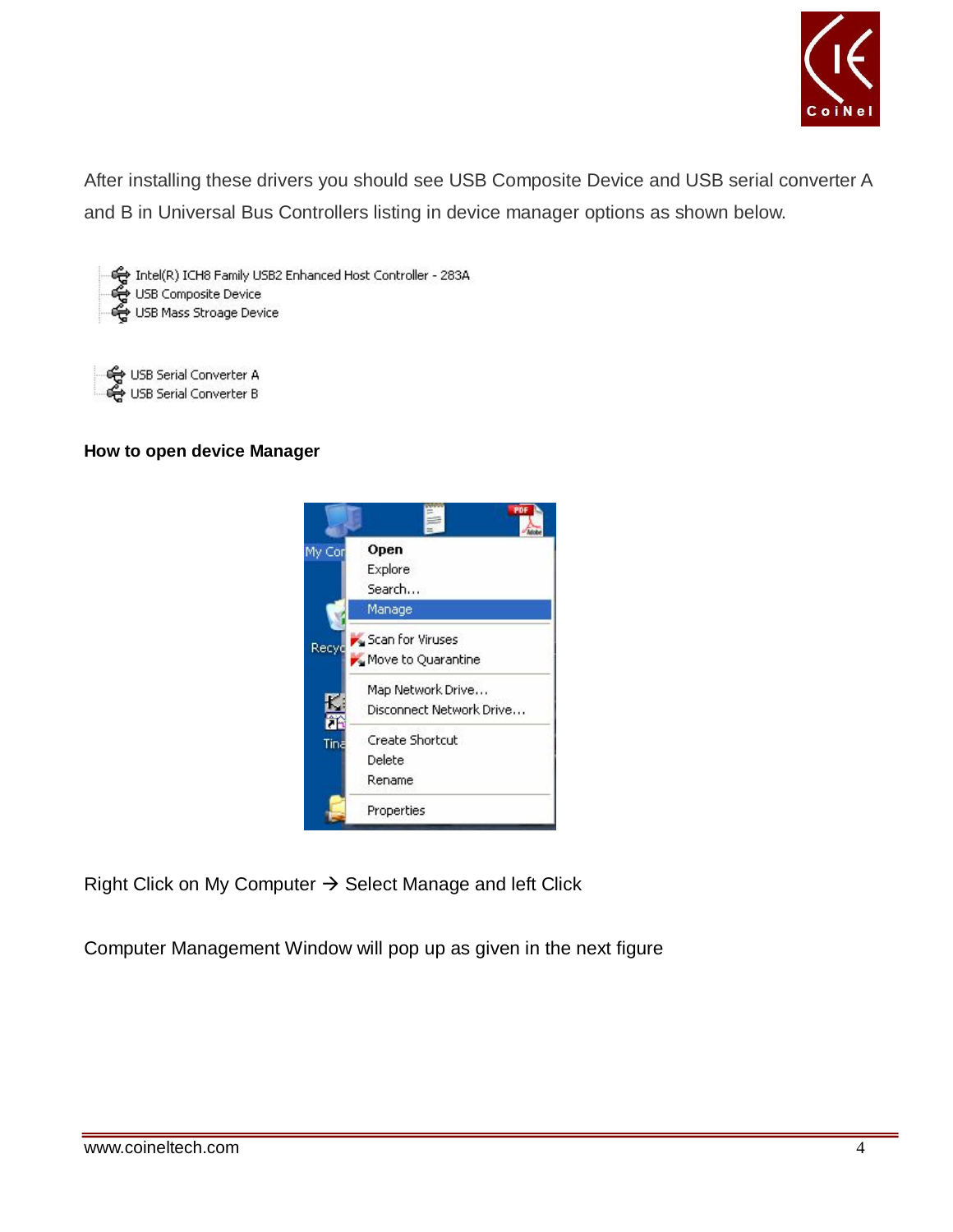



Select Device Manager Option. Doing this will show Device Manager contents on the left side of the window as given below.

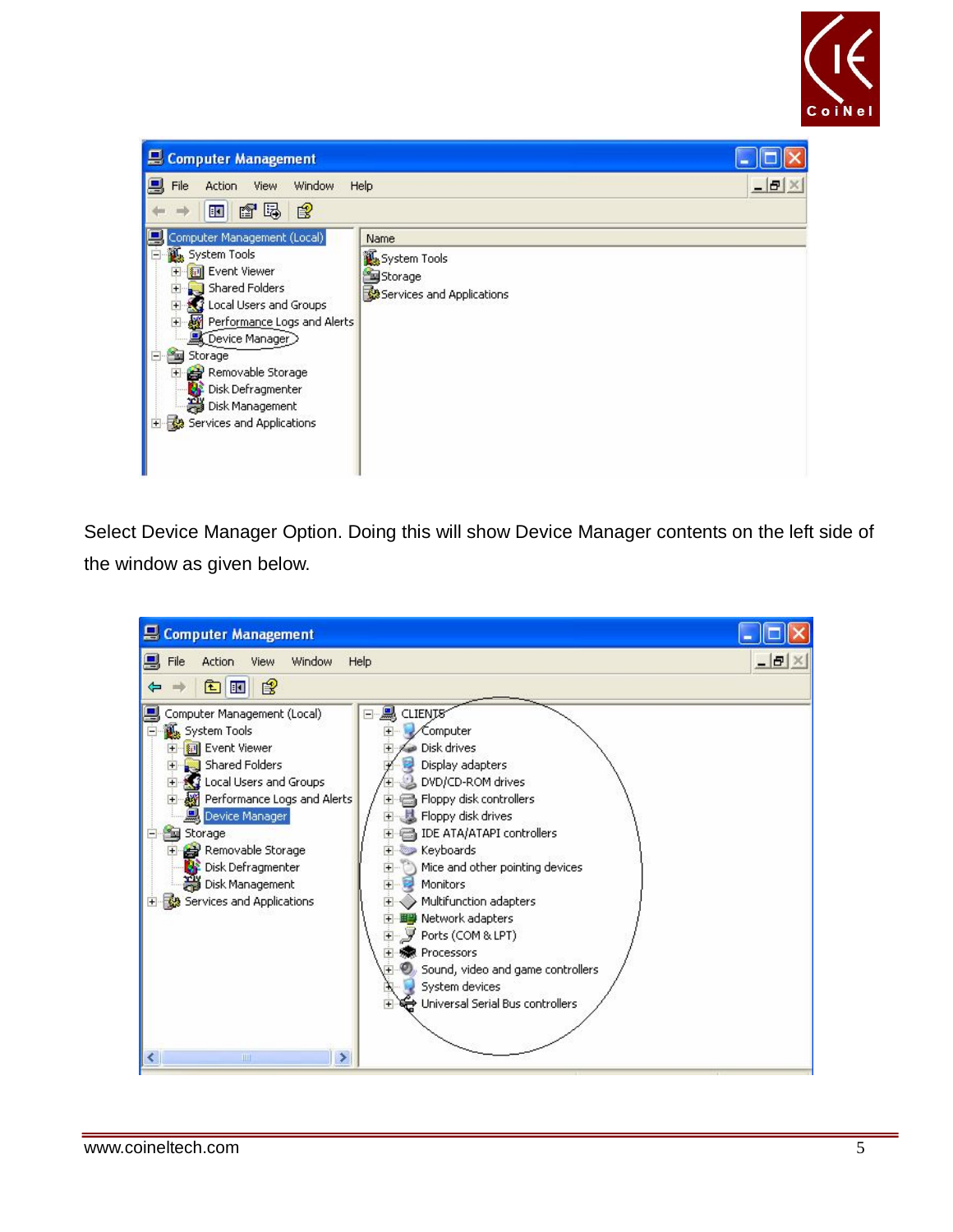

Click on USB Serial Bus Controllers Options



Here you should be able to see the composite device and USB Serial Converter A and B.



This would confirm that CoiNel ARM-USB-JTAG drivers are installed properly.

#### **2. CooCox Colink MDK Plugin Inastall and Setup:**

Download the Coocox colink setup file from the below given link.

http://www.coocox.org/downloadfile/4coinel/CoMDKPlugin-1.4.2.1.exe

Opening the link above will start the installer.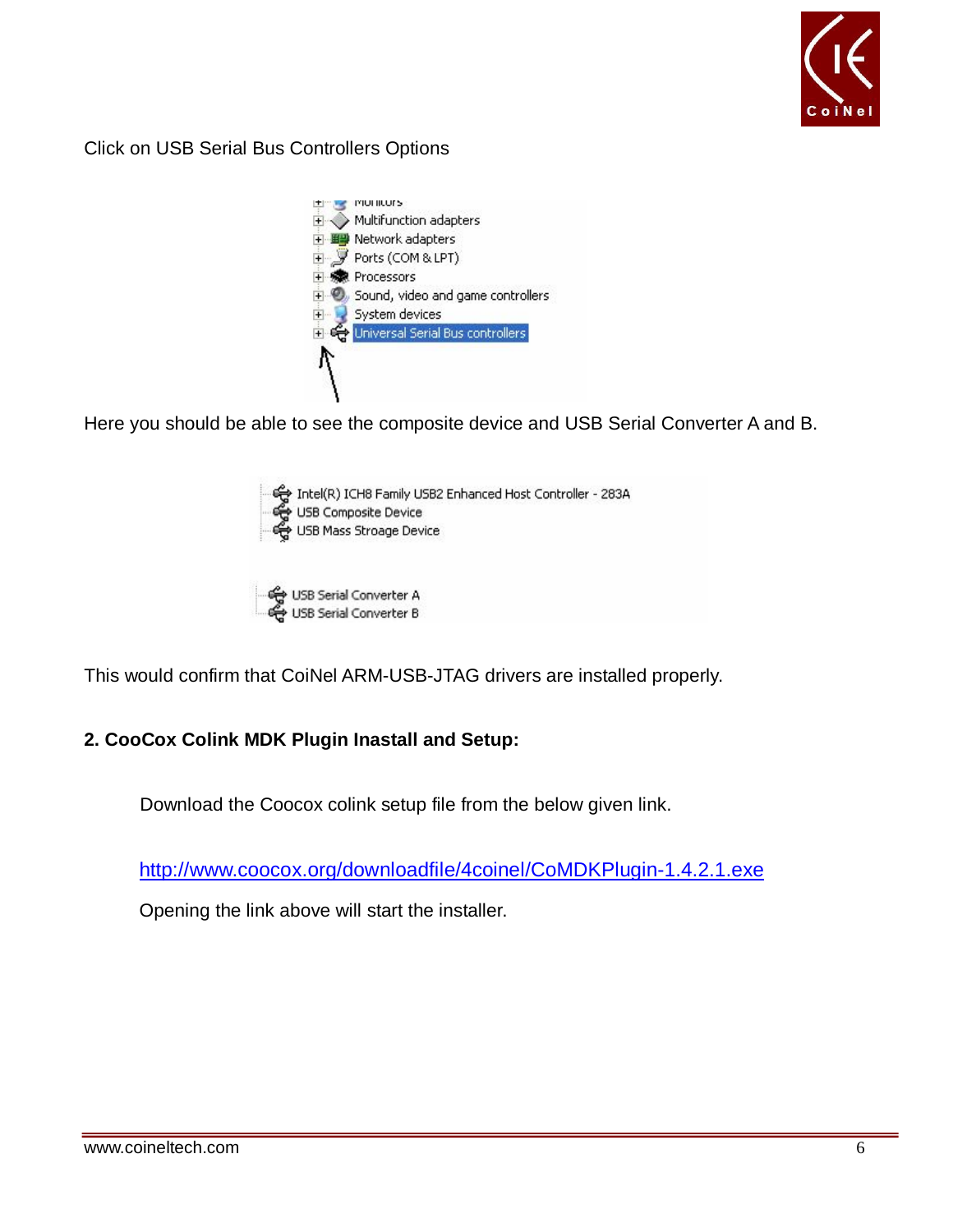

| <b>Opening CoMDKPlugin-1.4.2.1.exe</b> |           |        |
|----------------------------------------|-----------|--------|
| You have chosen to open                |           |        |
| CoMDKPlugin-1.4.2.1.exe                |           |        |
| which is a: Binary File (676 KB)       |           |        |
| from: http://www.coocox.org            |           |        |
| Would you like to save this file?      |           |        |
|                                        | Save File | Cancel |

Click save file and give the path where you want to save this setup file.

The file by name CoMDKPlugin-1.4.2.1.exe would have been saved in the path that you had given.

Open that path and double click on the Setup file. Setup window will open as shown below.

| <b>Open File - Security Warning</b>                                                                                                                                                 |
|-------------------------------------------------------------------------------------------------------------------------------------------------------------------------------------|
| The publisher could not be verified. Are you sure you want to<br>run this software?                                                                                                 |
| Name: CoMDKPlugin-1.4.2.1.exe                                                                                                                                                       |
| Publisher: Unknown Publisher                                                                                                                                                        |
| Type: Application                                                                                                                                                                   |
| From: C:\Documents and Settings\Client5\Desktop                                                                                                                                     |
| Cancel<br><b>Run</b>                                                                                                                                                                |
| $\vee$ Always ask before opening this file                                                                                                                                          |
| This file does not have a valid digital signature that verifies its<br>publisher. You should only run software from publishers you trust.<br>How can I decide what software to run? |

Click Run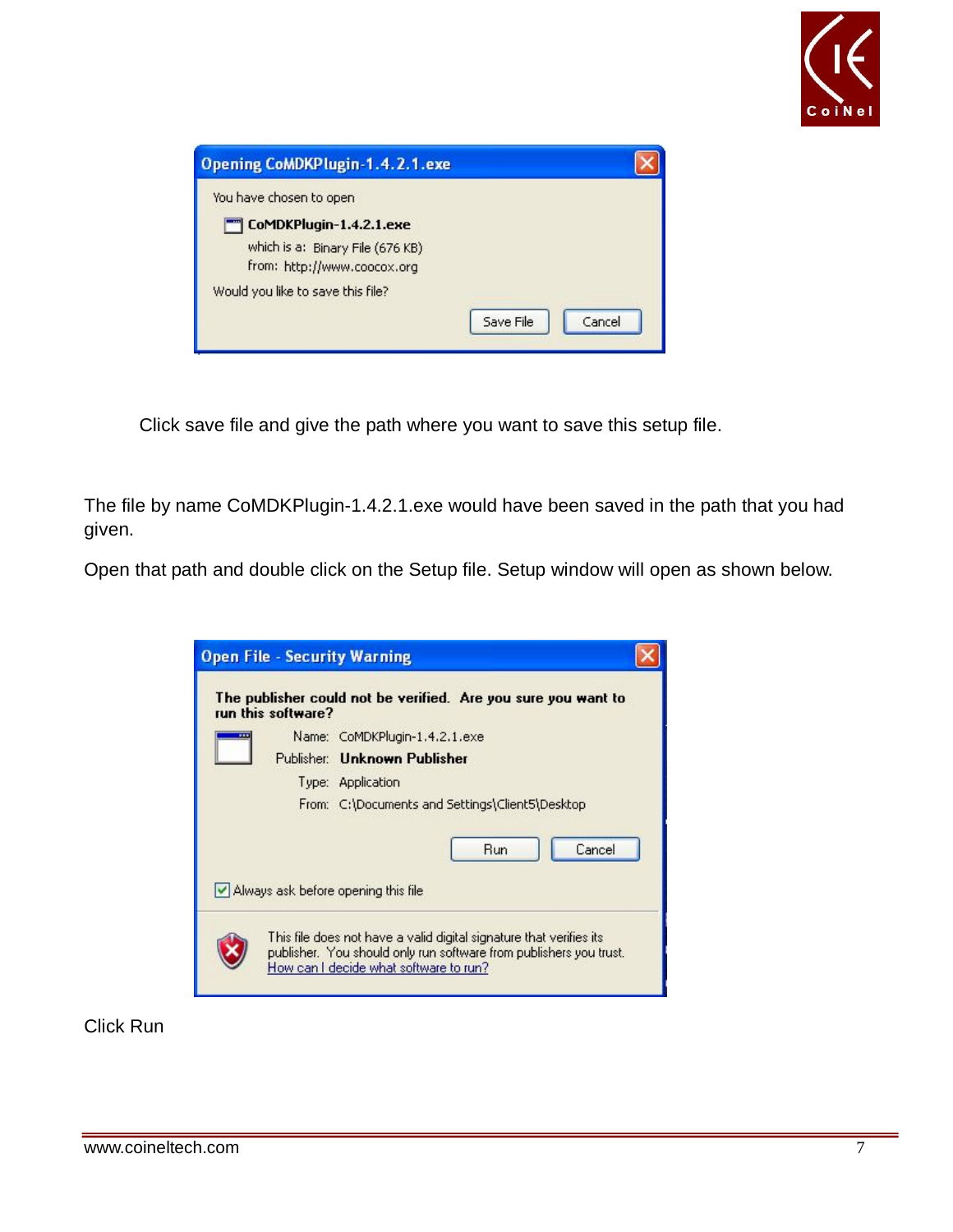

The installer will start as shown below.



- $\triangleright$  Click next.
- Give the path where keil is installed (generally its c:\Keil). CooCox CoLink MDK plugin takes default path as shown in fig above.
- $\triangleright$  After giving the appropriate path. Click next.

| <b>Setup - CooCox Colink MDK Plugin</b><br><b>Select Destination Location</b><br>Where should CooCox Colink MDK Plugin be installed? |                                                                                        |
|--------------------------------------------------------------------------------------------------------------------------------------|----------------------------------------------------------------------------------------|
|                                                                                                                                      |                                                                                        |
|                                                                                                                                      | Setup will install CooCox Colink MDK Plugin into the following folder.                 |
|                                                                                                                                      | To continue, click Next. If you would like to select a different folder, click Browse. |
| C:\Keil                                                                                                                              | Browse                                                                                 |
|                                                                                                                                      |                                                                                        |
|                                                                                                                                      |                                                                                        |
|                                                                                                                                      |                                                                                        |
|                                                                                                                                      |                                                                                        |
|                                                                                                                                      |                                                                                        |
| At least 1.0 MB of free disk space is required.                                                                                      |                                                                                        |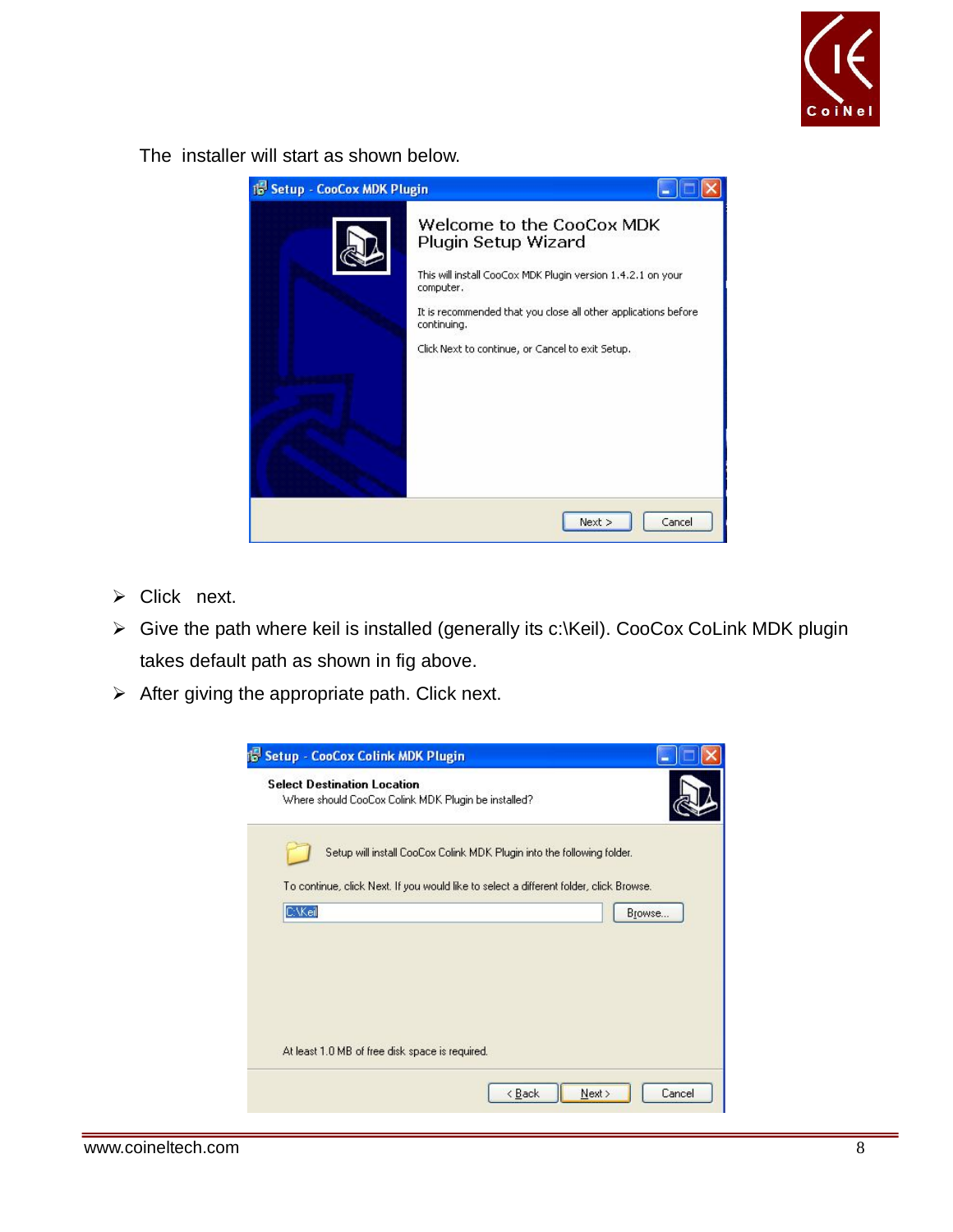

| Ready to Install<br>computer.    | Setup is now ready to begin installing CooCox Colink MDK Plugin on your                 |
|----------------------------------|-----------------------------------------------------------------------------------------|
| change any settings.             | Click Install to continue with the installation, or click Back if you want to review or |
| Destination location:<br>C:\Keil |                                                                                         |
| $\leq$                           |                                                                                         |

 $\triangleright$  Click install.



> Click on Finish, this would install the Coocox Colink plug-in successfully.

You would now have successfully installed both CoiNel-ARM-USB-JTAG FTDI driver and CooCox Plug in.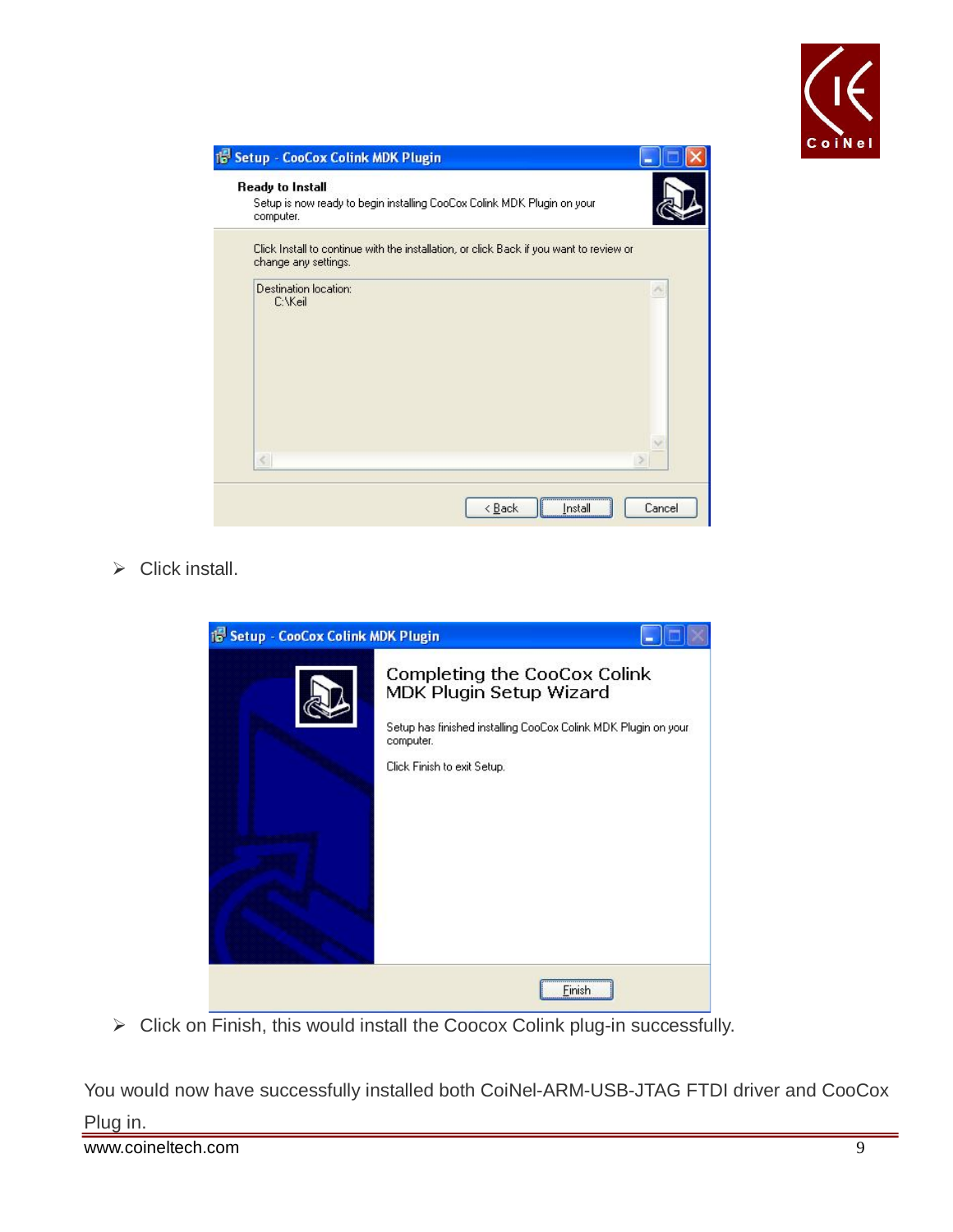

## **Programming/Debugging through CoiNel ARM- USB-JTAG using Keil**

 Open Keil uvision IDE (Make sure you have opened some sample project.) and go to **Flash → Configure Flash Tools → Debug in drop down menu select CooCox Debugger** as shown in fig below.

| <b>Options for Target 'Target 1'</b>                                                                                                                       |                                                                                                                                                                     |  |  |  |  |
|------------------------------------------------------------------------------------------------------------------------------------------------------------|---------------------------------------------------------------------------------------------------------------------------------------------------------------------|--|--|--|--|
| Device   Target   Output   Listing   User   C/C++   Asm                                                                                                    | Linker Debug Utilities                                                                                                                                              |  |  |  |  |
| $\sigma$<br><b>Use Simulator</b><br>Settings<br>Limit Speed to Real-Time                                                                                   | $\cap$ Use:<br>Settings<br>CooCox Debugger<br>ULINK ARM Debugger<br>Signum Systems JTAGjet                                                                          |  |  |  |  |
| └ Load Application at Startup<br>$\triangledown$ Run to main()<br>Initialization File:<br>Edit<br>$\ddots$                                                 | J-LINK / J-TRACE<br>$\nabla$ Load.<br>$o$ main()<br>ULINK Pro ARM Debugger<br>Initializatid CooCox Colink Debugger<br><b>HJTAG ARM</b><br>Edit<br>H JTAG Cortex-MO- |  |  |  |  |
| Restore Debug Session Settings<br>$\triangledown$ Toolbox<br>$\nabla$ Breakpoints<br>V Watch- & Performance-Analyzer Windows<br><b>Memory Display</b><br>M | Restore CooCox Debugger<br><b>AMILIAN</b><br>$\triangledown$ Toolbox<br><b>Breakpoints</b><br>⊽<br>Watch Windows<br>⊽<br>Memory Display                             |  |  |  |  |
| CPU DLL:<br>Parameter:                                                                                                                                     | Driver DLL:<br>Parameter:                                                                                                                                           |  |  |  |  |
| SARM.DLL<br>$-c$ LPC2100                                                                                                                                   | SARM.DLL                                                                                                                                                            |  |  |  |  |
| Dialog DLL:<br>Parameter:<br>DARMP.DLL<br>-pLPC2148                                                                                                        | Dialog DLL:<br>Parameter:<br>TARMP.DLL<br>-pLPC2148                                                                                                                 |  |  |  |  |
| OΚ<br>Cancel                                                                                                                                               | <b>Defaults</b><br>Help                                                                                                                                             |  |  |  |  |

> Then click on Settings option at the right side of CooCox Debugger option selected and the settings should be done as shown in the next figure.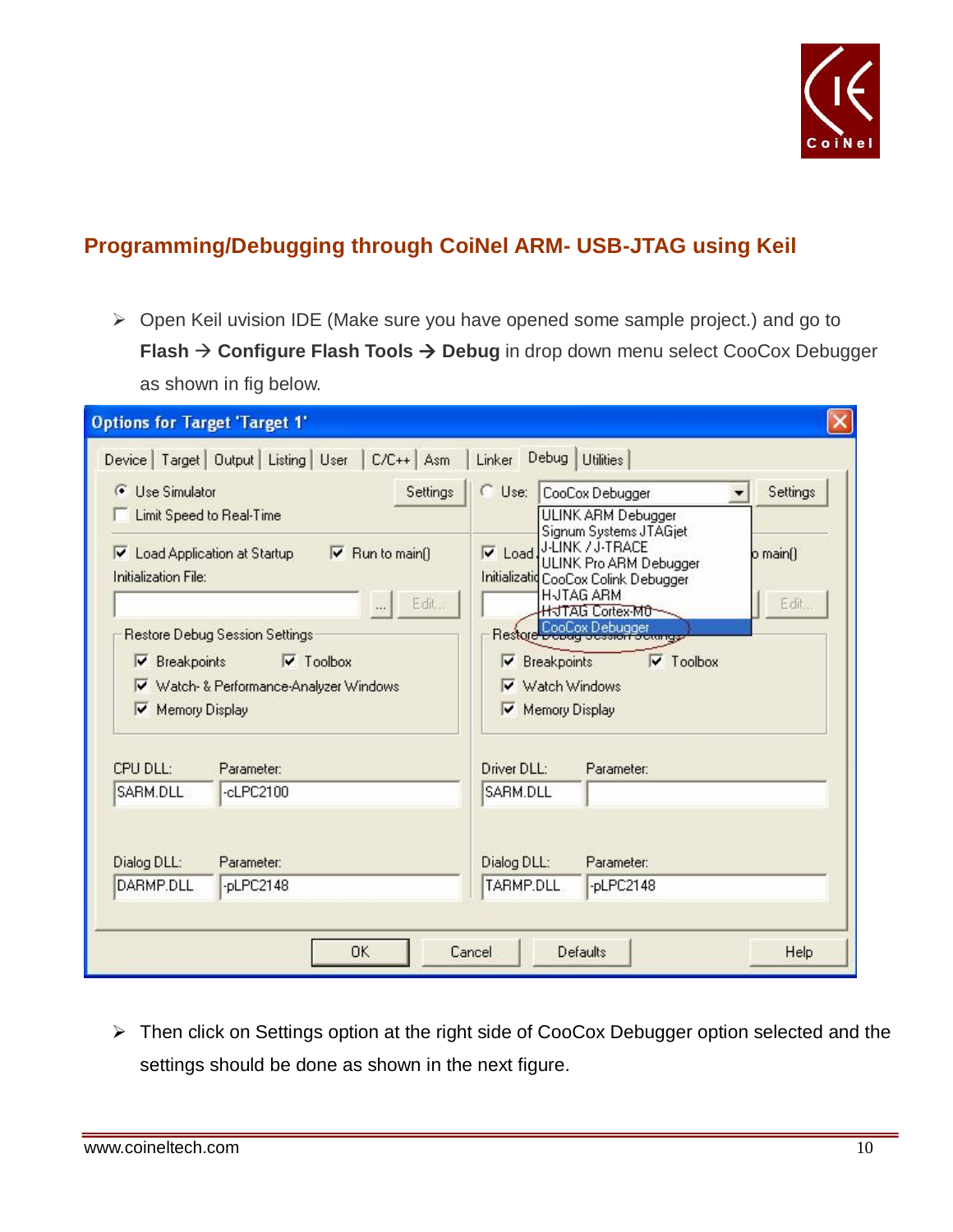

| USB Adapter<br>CoiNel-USB-JTAG<br>Adapter:                            | Cache Options<br>Reset Options<br>SYSRESETREQ<br>Cache Code<br>Reset: |
|-----------------------------------------------------------------------|-----------------------------------------------------------------------|
| Port:<br><b>JTAG</b><br>Max Clock:<br>300 KHz<br>$\blacktriangledown$ | Trace Option<br>$72\,$<br>Core Clock:<br>Enable Trace $\Gamma$<br>MHz |
|                                                                       | Semihosting<br>$5$ Enable                                             |
|                                                                       |                                                                       |
|                                                                       |                                                                       |
|                                                                       |                                                                       |

 Go to **Flash configure flash tools Utilities** tab and select Coocox debugger and select the 'Update Target before Debugging' check box as shown below.

| <b>Options for Target 'LPC17xx Flash'</b>                                                                                                                |
|----------------------------------------------------------------------------------------------------------------------------------------------------------|
| Device   Target   Output   Listing   User   C/C++   Asm   Linker   Debug Utilities                                                                       |
| Configure Flash Menu Command                                                                                                                             |
| <sup>6</sup> Use Target Driver for Flash Programming                                                                                                     |
| Update Target before Debugging<br>Settings<br>CooCox Debugger<br>ULINK Cortex Debugger<br>Edit<br>Init File:<br>Stellaris ICDI<br>Signum Systems JTAGjet |
| Cortex-M/R J-LINK/J-Trace<br>C.<br>Use Extern<br>ST-Link Debugger<br>CooCox Colink Debugger<br>Command: HJTAG ARM<br>H-JTAG Cortex-M0                    |
| Arguments:<br><b>HITAG Cortex-M3.</b><br>CooCox Debugger                                                                                                 |
|                                                                                                                                                          |
|                                                                                                                                                          |
|                                                                                                                                                          |
| <b>OK</b><br>Cancel<br>Defaults<br>Help                                                                                                                  |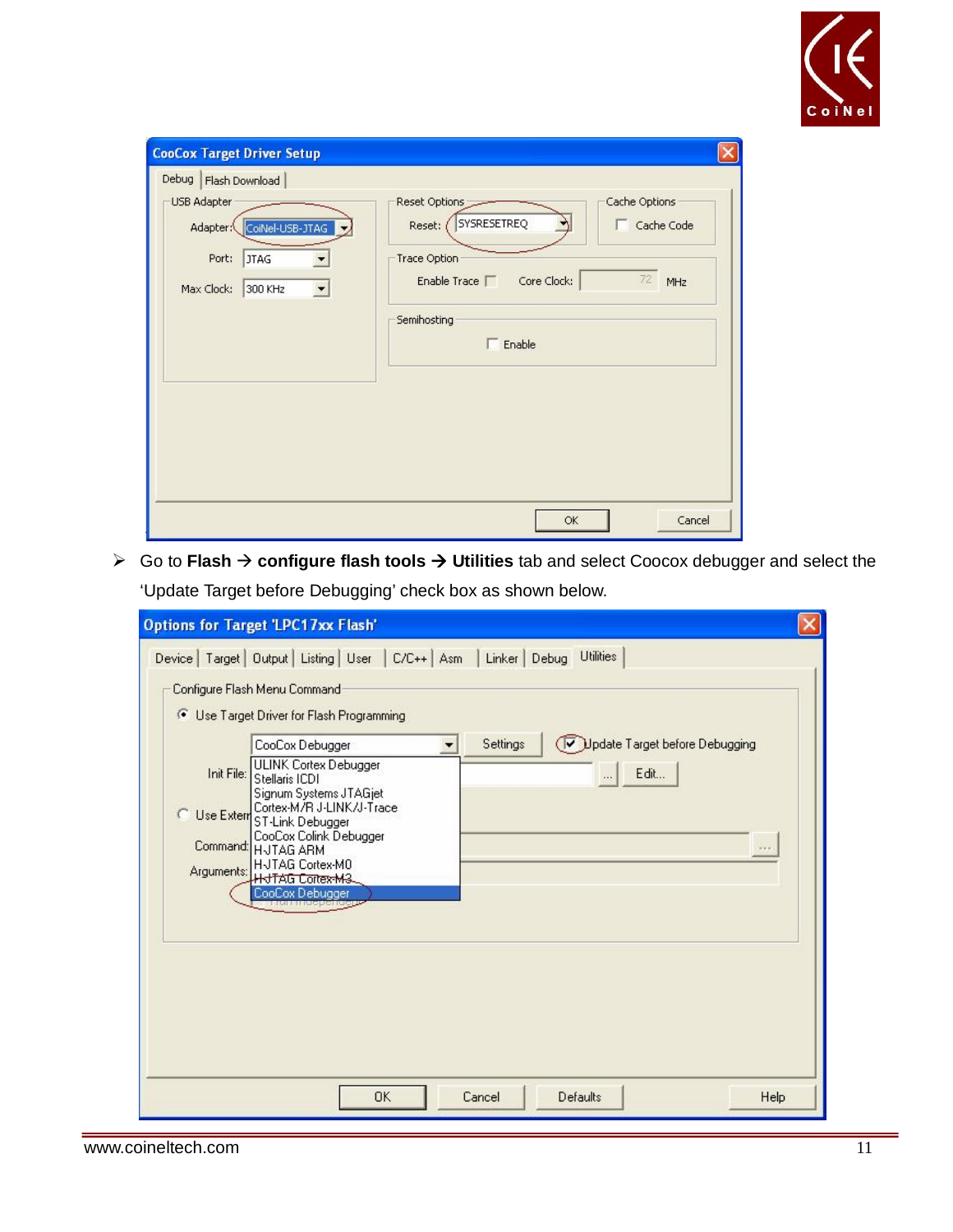

▶ Then click on settings. You should see the image as shown below indicating LPC17xx being used for programming.

You will get this as default value. Example is for LPC17xx. You might get Device address depending on controller chosen

| Programming Algorithm                  |                      |             |                      |
|----------------------------------------|----------------------|-------------|----------------------|
| Description<br>LPC17xx IAP 512kB Flash |                      |             |                      |
|                                        | Device Type          | Device Size | Address Range        |
|                                        | On-chip Flash Memory | 512KB       | 00000000H--0007FFFFH |
|                                        | Add                  | Remove      |                      |

 $\triangleright$  Click OK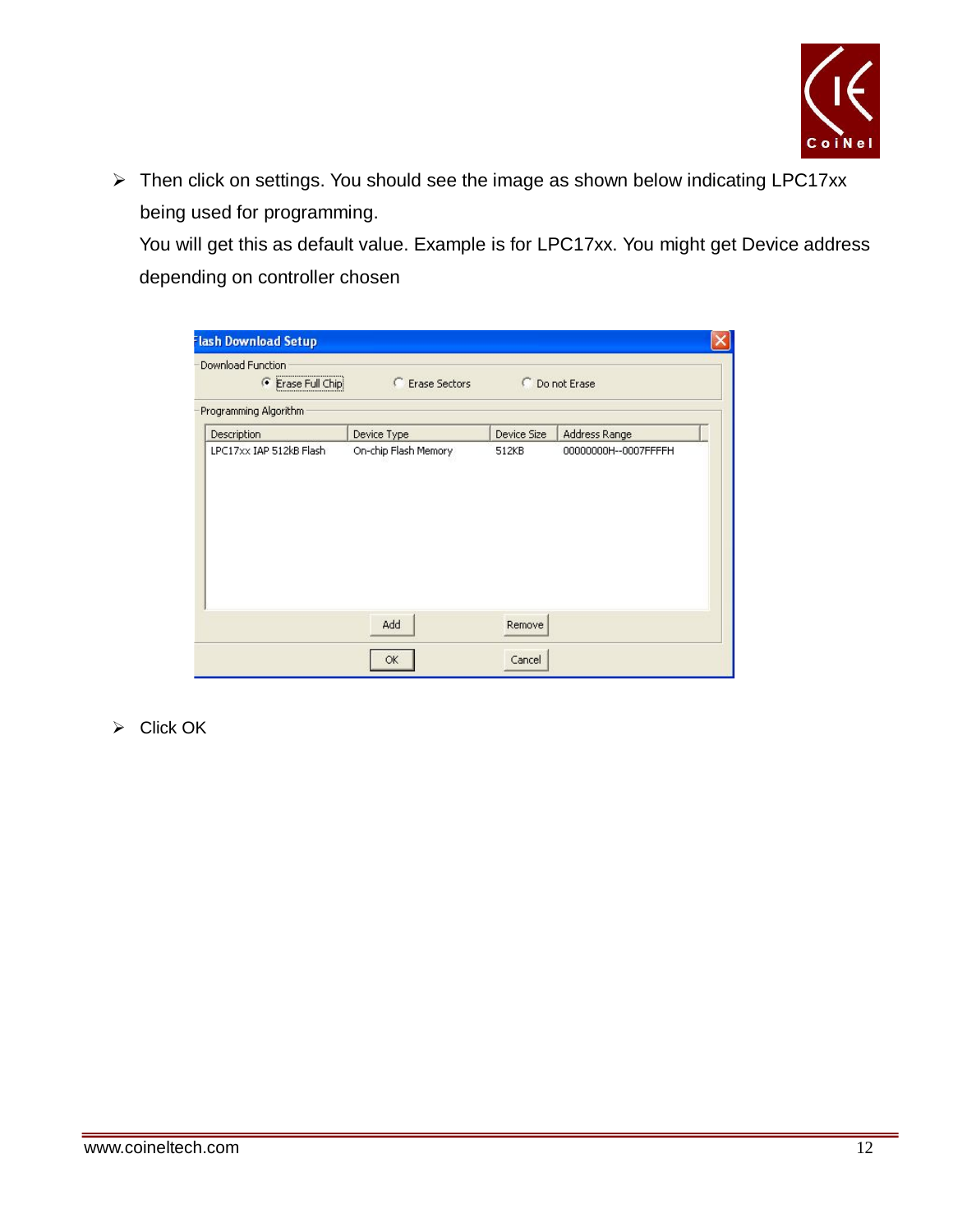

 Finally open a project and start the debugger by clicking on **Debug Start/Stop Debug Session**.

Note: Make sure that your program is compiled properly before starting the debug.

| Flash        | Debug     | Peripherals Tools SVCS   |  | Window  | Help |
|--------------|-----------|--------------------------|--|---------|------|
|              |           | Start/Stop Debug Session |  | Ctrl+F5 |      |
| <b>FLASH</b> |           | Reset CPU                |  |         |      |
| п            | È<br>Run- |                          |  | F5      |      |

 $\triangleright$  Click ok. This is shown since the keil used is for limited free version. If you have a full version Keil IDE, this option will not be displayed.